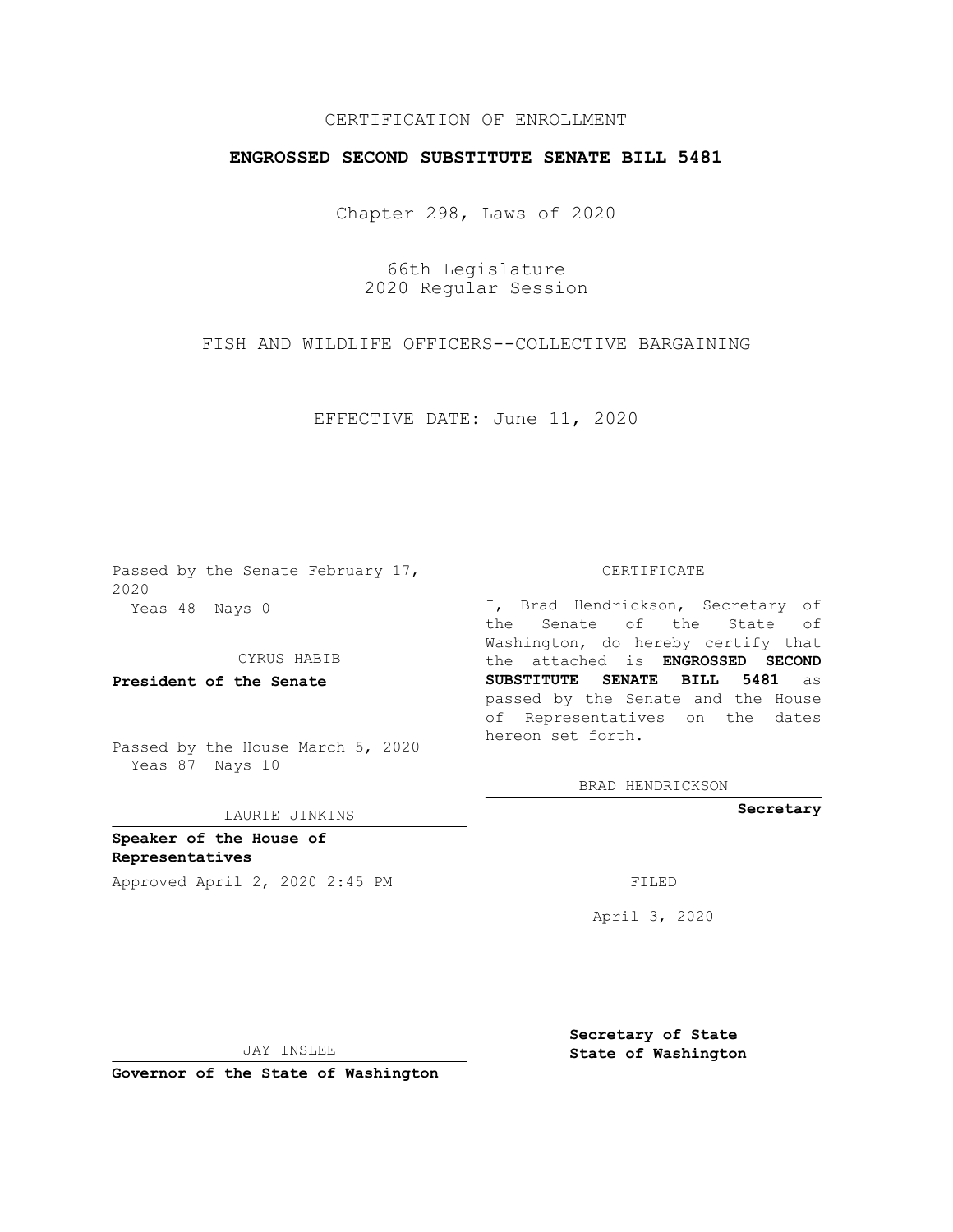## **ENGROSSED SECOND SUBSTITUTE SENATE BILL 5481**

Passed Legislature - 2020 Regular Session

**State of Washington 66th Legislature 2020 Regular Session**

**By** Senate Ways & Means (originally sponsored by Senators Warnick, Sheldon, Short, Van De Wege, Honeyford, Wagoner, Fortunato, and Holy)

READ FIRST TIME 02/11/20.

 AN ACT Relating to collective bargaining by fish and wildlife officers; amending RCW 41.56.030; and adding new sections to chapter 3 41.56 RCW.

BE IT ENACTED BY THE LEGISLATURE OF THE STATE OF WASHINGTON:

 **Sec. 1.** RCW 41.56.030 and 2019 c 280 s 1 are each amended to read as follows:6

7 As used in this chapter:

 (1) "Adult family home provider" means a provider as defined in RCW 70.128.010 who receives payments from the medicaid and state-10 funded long-term care programs.

 (2) "Bargaining representative" means any lawful organization which has as one of its primary purposes the representation of employees in their employment relations with employers.

 (3) "Child care subsidy" means a payment from the state through a child care subsidy program established pursuant to RCW 74.12.340, 45 C.F.R. Sec. 98.1 through 98.17, or any successor program.

 (4) "Collective bargaining" means the performance of the mutual obligations of the public employer and the exclusive bargaining representative to meet at reasonable times, to confer and negotiate in good faith, and to execute a written agreement with respect to grievance procedures and collective negotiations on personnel

p. 1 E2SSB 5481.SL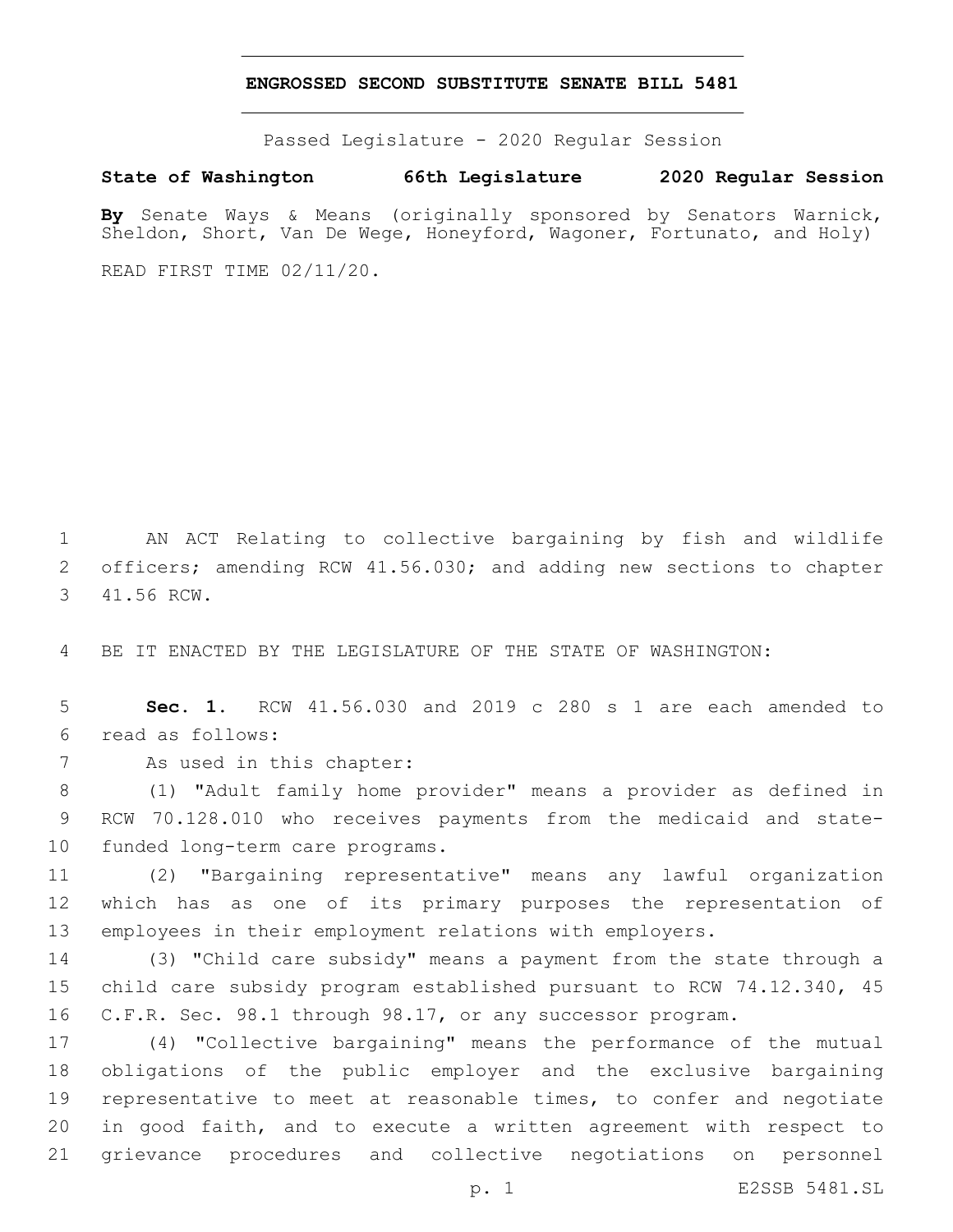matters, including wages, hours and working conditions, which may be peculiar to an appropriate bargaining unit of such public employer, except that by such obligation neither party shall be compelled to agree to a proposal or be required to make a concession unless 5 otherwise provided in this chapter.

 (5) "Commission" means the public employment relations commission.7

 (6) "Executive director" means the executive director of the 9 commission.

 (7) "Family child care provider" means a person who: (a) Provides regularly scheduled care for a child or children in the home of the provider or in the home of the child or children for periods of less than twenty-four hours or, if necessary due to the nature of the parent's work, for periods equal to or greater than twenty-four hours; (b) receives child care subsidies; and (c) under chapter 43.216 RCW, is either licensed by the state or is exempt from 17 licensing.

 (8) "Individual provider" means an individual provider as defined in RCW 74.39A.240(3) who, solely for the purposes of collective bargaining, is a public employee as provided in RCW 74.39A.270.

 (9) "Institution of higher education" means the University of Washington, Washington State University, Central Washington University, Eastern Washington University, Western Washington University, The Evergreen State College, and the various state 25 community colleges.

 (10)(a) "Language access provider" means any independent contractor who provides spoken language interpreter services, whether 28 paid by a broker, language access agency, or the respective 29 department:

 (i) For department of social and health services appointments, department of children, youth, and families appointments, medicaid enrollee appointments, or who provided these services on or after 33 January 1, 2011, and before June 10, 2012;

 (ii) For department of labor and industries authorized medical and vocational providers, or who provided these services on or after January 1, 2016, and before July 1, 2018; or36

 (iii) For state agencies, or who provided these services on or 38 after January 1, 2016, and before July 1, 2018.

 (b) "Language access provider" does not mean a manager or 40 employee of a broker or a language access agency.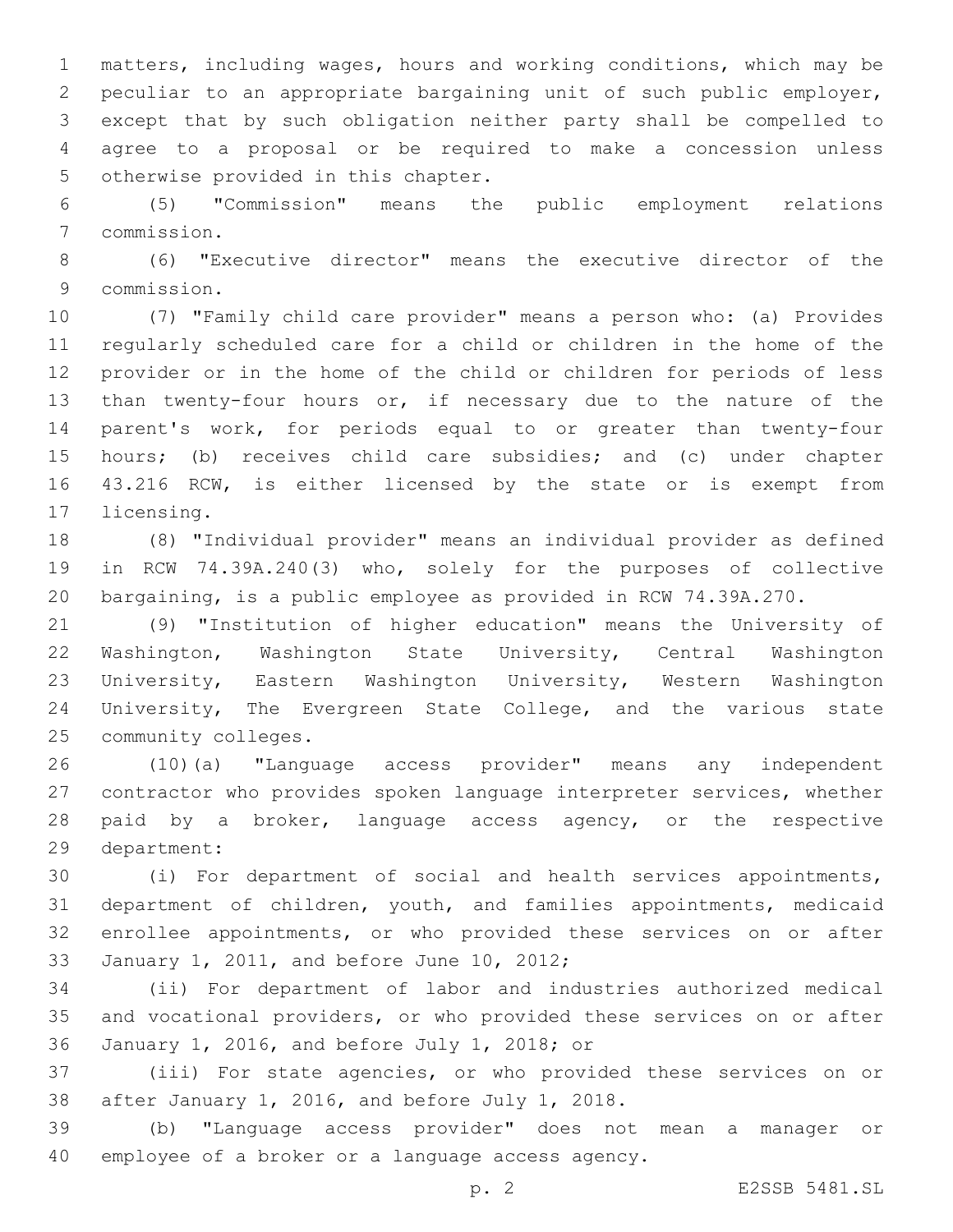(11) "Public employee" means any employee of a public employer except any person (a) elected by popular vote, or (b) appointed to office pursuant to statute, ordinance or resolution for a specified term of office as a member of a multimember board, commission, or committee, whether appointed by the executive head or body of the public employer, or (c) whose duties as deputy, administrative assistant or secretary necessarily imply a confidential relationship to (i) the executive head or body of the applicable bargaining unit, or (ii) any person elected by popular vote, or (iii) any person appointed to office pursuant to statute, ordinance or resolution for a specified term of office as a member of a multimember board, commission, or committee, whether appointed by the executive head or body of the public employer, or (d) who is a court commissioner or a court magistrate of superior court, district court, or a department of a district court organized under chapter 3.46 RCW, or (e) who is a personal assistant to a district court judge, superior court judge, or court commissioner. For the purpose of (e) of this subsection, no more than one assistant for each judge or commissioner may be 19 excluded from a bargaining unit.

 (12) "Public employer" means any officer, board, commission, council, or other person or body acting on behalf of any public body governed by this chapter, or any subdivision of such public body. For the purposes of this section, the public employer of district court or superior court employees for wage-related matters is the respective county legislative authority, or person or body acting on 26 behalf of the legislative authority, and the public employer for nonwage-related matters is the judge or judge's designee of the 28 respective district court or superior court.

 (13) "Uniformed personnel" means: (a) Law enforcement officers as defined in RCW 41.26.030 employed by the governing body of any city or town with a population of two thousand five hundred or more and law enforcement officers employed by the governing body of any county with a population of ten thousand or more; (b) correctional employees who are uniformed and nonuniformed, commissioned and noncommissioned security personnel employed in a jail as defined in RCW 70.48.020(9), by a county with a population of seventy thousand or more, in a correctional facility created under RCW 70.48.095, or in a detention facility created under chapter 13.40 RCW that is located in a county with a population over one million five hundred thousand, and who are trained for and charged with the responsibility of controlling and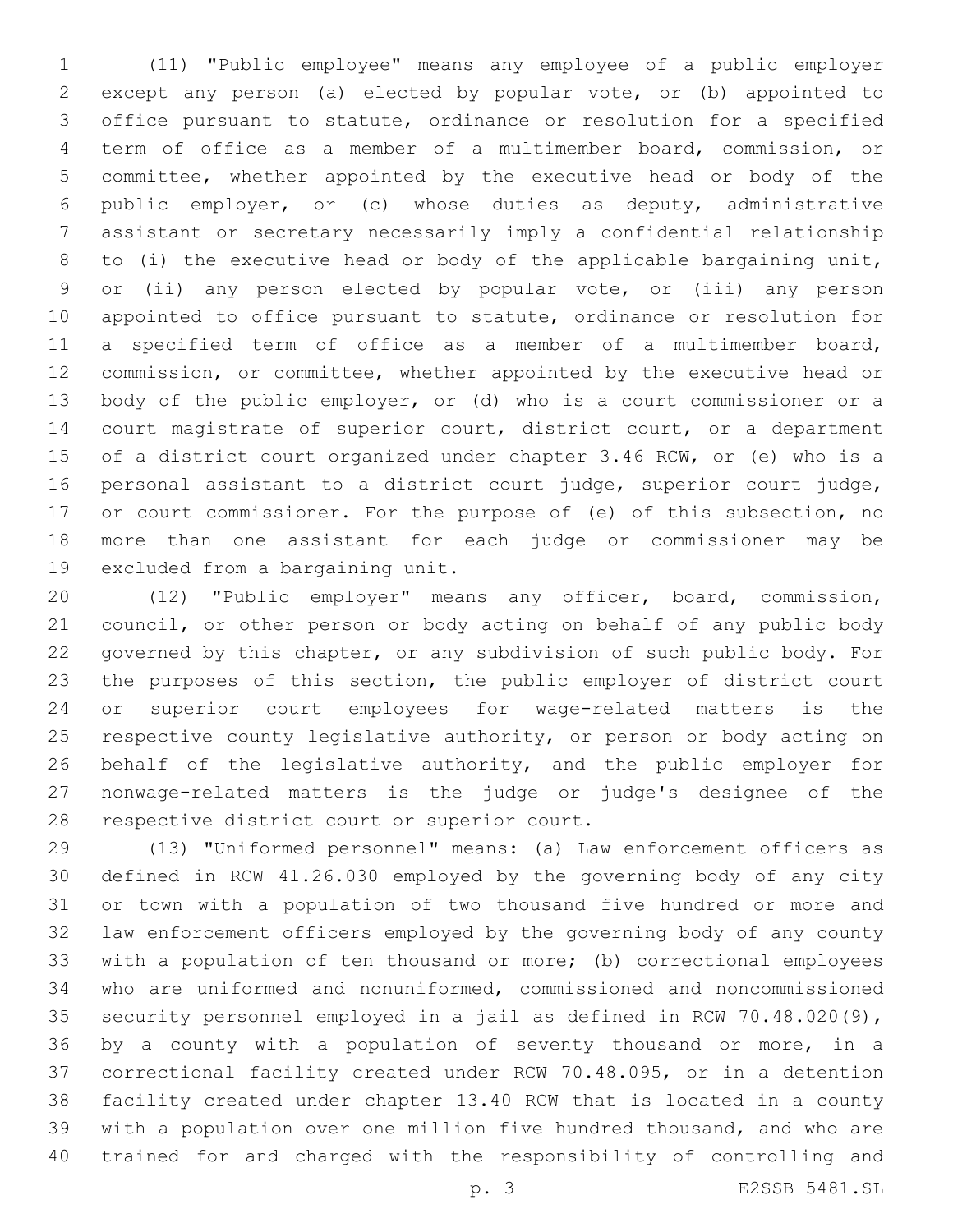maintaining custody of inmates in the jail and safeguarding inmates from other inmates; (c) general authority Washington peace officers as defined in RCW 10.93.020 employed by a port district in a county with a population of one million or more; (d) security forces established under RCW 43.52.520; (e) firefighters as that term is defined in RCW 41.26.030; (f) employees of a port district in a county with a population of one million or more whose duties include crash fire rescue or other firefighting duties; (g) employees of fire departments of public employers who dispatch exclusively either fire or emergency medical services, or both; (h) employees in the several classes of advanced life support technicians, as defined in RCW 18.71.200, who are employed by a public employer; or (i) court marshals of any county who are employed by, trained for, and commissioned by the county sheriff and charged with the responsibility of enforcing laws, protecting and maintaining security in all county-owned or contracted property, and performing any other duties assigned to them by the county sheriff or mandated by judicial order.

 (14) "Fish and wildlife officer" means a fish and wildlife officer as defined in RCW 77.08.010 who ranks below lieutenant and 21 includes officers, detectives, and sergeants of the department of fish and wildlife.

 NEW SECTION. **Sec. 2.** A new section is added to chapter 41.56 24 RCW to read as follows:

 (1) In addition to the entities listed in RCW 41.56.020, this chapter applies to the state with respect to fish and wildlife officers except the state may not negotiate any matters relating to retirement benefits or health care benefits or other employee 29 insurance benefits.

 (2) For the purposes of negotiating wages, wage-related matters, and nonwage matters, the state shall be represented by the governor or the governor's designee who is appointed under RCW 41.80.010, and costs of the negotiations under this section shall be reimbursed as 34 provided in RCW 41.80.140.

 (3) Fish and wildlife officers shall be excluded from the coalition bargaining for a master agreement of all exclusive bargaining representatives of fewer than five hundred employees under 38 chapter 41.80 RCW.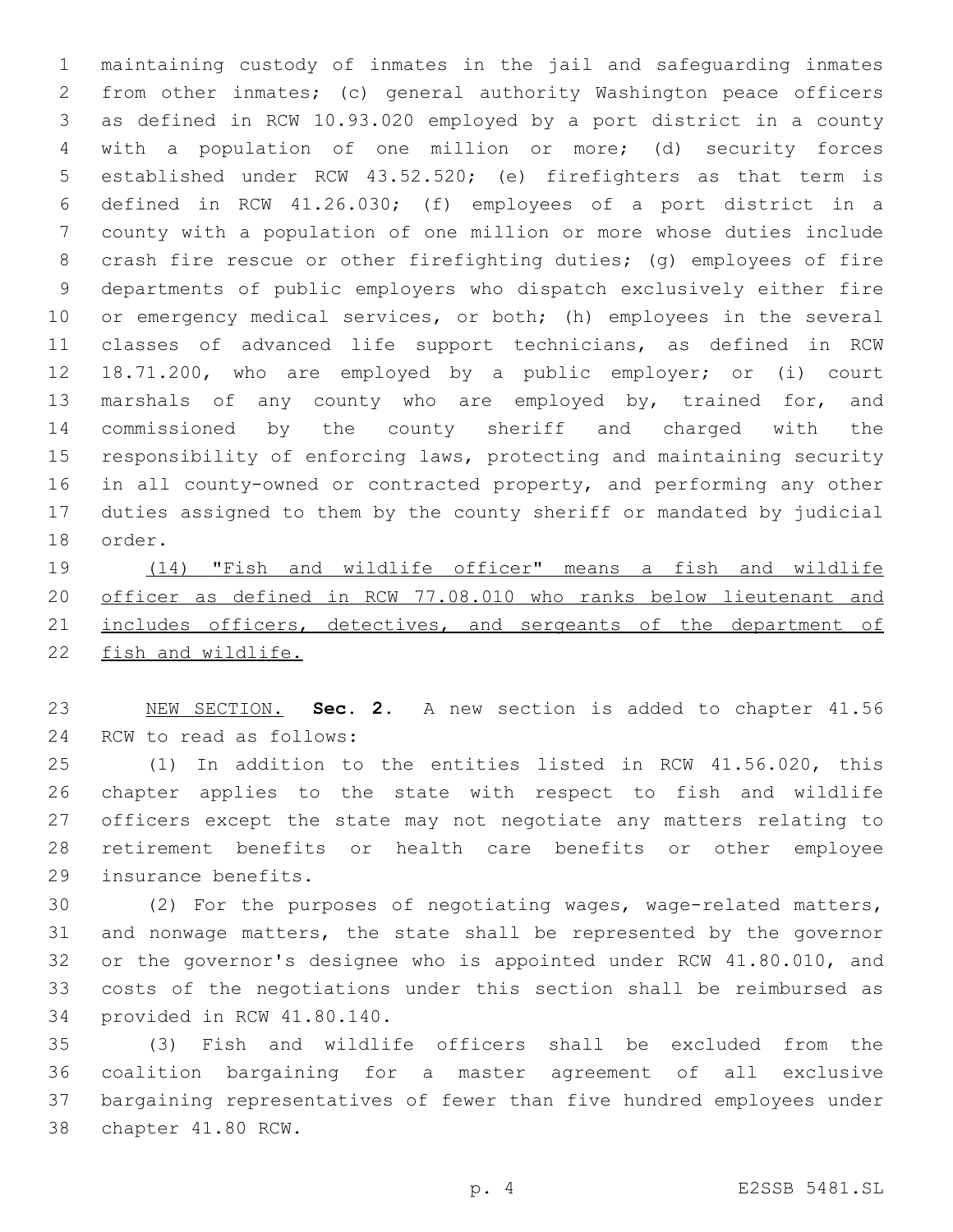(4) The governor or the governor's designee shall consult with the director of fish and wildlife regarding collective bargaining.

 (5) The negotiation of provisions pertaining to wages and wage- related matters in a collective bargaining agreement between the state and the bargaining representatives of the fish and wildlife officers is subject to the following:6

 (a) The state's bargaining representative must periodically consult with the committee of the joint committee on employment relations created in RCW 41.80.007 or any such successor committee for the joint committee on employment relations; and

 (b) Provisions that are entered into before the legislature approves the funds necessary to implement the provisions are conditioned upon the legislature's subsequent approval of the funds.

 (6) The governor shall submit a request for funds necessary to implement the wage and wage-related matters in the collective bargaining agreement or for legislation necessary to implement the agreement. Requests for funds necessary to implement the provisions of bargaining agreements may not be submitted to the legislature by 19 the governor unless such requests:

 (a) Have been submitted to the director of financial management by October 1st before the legislative session at which the requests 22 are to be considered; and

 (b) Have been certified by the director of financial management as being feasible financially for the state or reflects the decision of an arbitration panel reached under RCW 41.56.475.

 NEW SECTION. **Sec. 3.** A new section is added to chapter 41.56 27 RCW to read as follows:

 In addition to the classes of employees listed in RCW 41.56.030(13), the provisions of RCW 41.56.430, 41.56.440, 41.56.450, 41.56.452, 41.56.470, 41.56.480, and 41.56.490 also apply to fish and wildlife officers as provided in this section. If more than one exclusive bargaining unit represents uniformed personnel who are fish and wildlife officers, they may choose to enter into separate bargaining with the employer or agree to conduct bargaining with the employer as one coalition of all the exclusive bargaining representatives. If more than one bargaining unit chooses to advance to interest arbitration, it shall be conducted as coalition. However, one exclusive bargaining representative may singly choose to exercise its right to engage in interest arbitration even if other exclusive

p. 5 E2SSB 5481.SL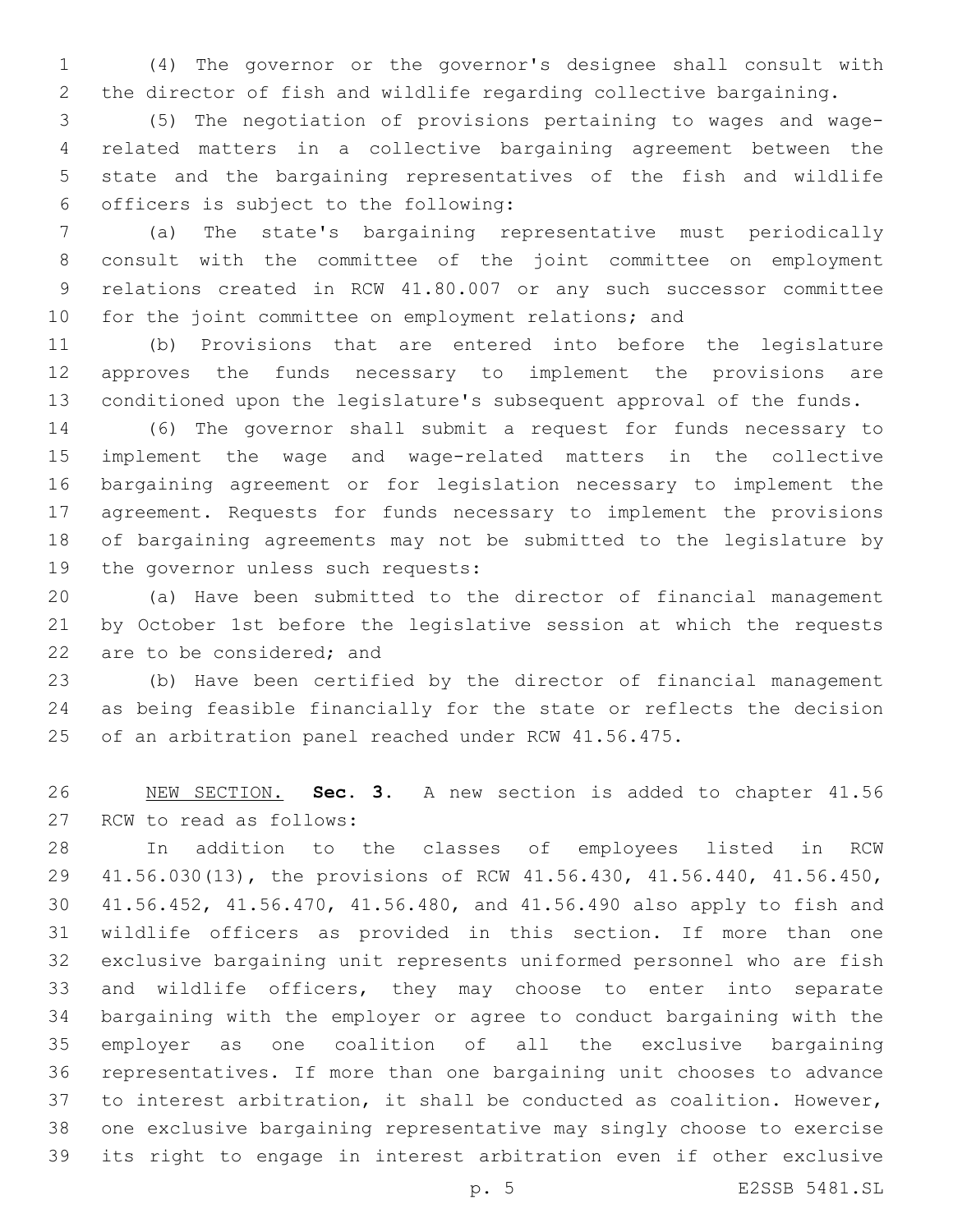bargaining representatives who have chosen to enter into separate bargaining have elected not to take that step. Any exclusive bargaining representative of uniformed personnel who are fish and wildlife officers choosing interest arbitration is subject to the 5 following:

 (1) Within ten working days after the first Monday in September of every odd-numbered year, the state's bargaining representative and the bargaining representative for the appropriate bargaining unit(s) as a coalition, shall attempt to agree on an interest arbitration panel consisting of three members to be used if the parties are not successful in negotiating a comprehensive collective bargaining agreement. Each party shall name one person to serve as its arbitrator on the arbitration panel. The two members so appointed shall meet within seven days following the appointment of the later appointed member to attempt to choose a third member to act as the neutral chair of the arbitration panel. Upon the failure of the arbitrators to select a neutral chair within seven days, the two appointed members shall use one of the two following options in the 19 appointment of the third member, who shall act as chair of the panel: (a) By mutual consent, the two appointed members may jointly request the commission to, and the commission shall, appoint a third member within two days of such a request. Costs of each party's appointee shall be borne by each party respectively; other costs of the arbitration proceedings shall be borne by the commission; or (b) either party may apply to the commission, the federal mediation and conciliation service, or the American arbitration association to provide a list of five qualified arbitrators from which the neutral chair shall be chosen. Each party shall pay the fees and expenses of its arbitrator, and the fees and expenses of the neutral chair shall be shared equally between the parties. Immediately upon selecting an interest arbitration panel, the parties shall cooperate to reserve dates with the arbitration panel for potential arbitration between August 1st and September 15th of the following even-numbered year. The parties shall also prepare a schedule of at least five negotiation dates for the following year, absent an agreement to the contrary. The parties shall execute a written agreement before November 1st of each odd-numbered year setting forth the names of the members of the arbitration panel and the dates reserved for bargaining and arbitration. This subsection imposes minimum obligations only and is not intended to define or limit a party's

p. 6 E2SSB 5481.SL